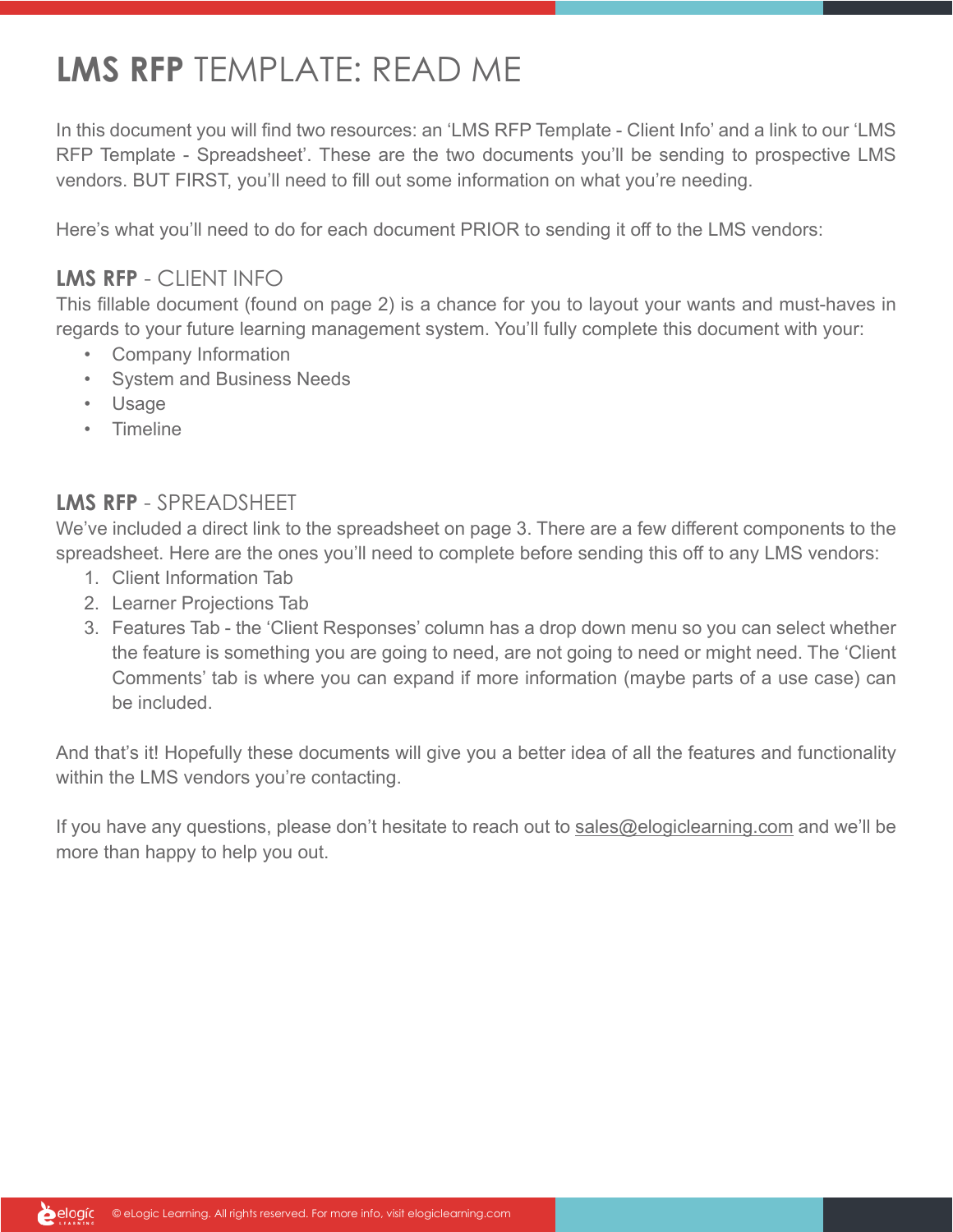### **LMS RFP** CLIENT INFO

Below you will find the basic company, learning objectives, usage and timeline information needed in order to gain insight into our company's particular learning management system needs.

Please use these responses to iterate how your solution best fits our needs in the attached spreadsheet.

| <b>COMPANY INFO</b>  |  |
|----------------------|--|
| <b>COMPANY NAME</b>  |  |
| ADDRESS              |  |
| WEBSITE              |  |
| <b>INDUSTRY</b>      |  |
| <b>CONTACT NAME</b>  |  |
| <b>CONTACT EMAIL</b> |  |
| <b>CONTACT PHONE</b> |  |

| <b>SYSTEM/BUS. NEEDS</b>                                            |  |
|---------------------------------------------------------------------|--|
| <b>COMPANY DESCRIPTION</b>                                          |  |
| <b>DESIRED BUSINESS GOALS</b><br>& OUTCOMES                         |  |
| <b>INTEGRATIONS</b>                                                 |  |
| DETAILS AROUND DATA TO BE<br>MIGRATED (# OF YEARS OF<br>DATA, ETC.) |  |

| <b>USAGE</b>                                                                                                                     |                    |                        |            |
|----------------------------------------------------------------------------------------------------------------------------------|--------------------|------------------------|------------|
| PRIMARY AUDIENCE(S)                                                                                                              | $\square$ INTERNAL | $\Box$ B <sub>2B</sub> | $\Box$ B2C |
| USE CASES (SPECIFIC INFO ON<br>HOW SYSTEM WILL BE USED<br>Need help with use cases? Download<br>our free use case template here. |                    |                        |            |
| PROJECTED # OF LEARNERS                                                                                                          |                    |                        |            |
| <b>PROJECTED LEARNER GROWTH</b>                                                                                                  |                    |                        |            |
| USAGE BEHAVIORS (FREQUENCY)                                                                                                      |                    |                        |            |
| PREFERRED DELIVERY METHOD                                                                                                        | $\Box$ ON-PREMISE  | □ CLOUD                |            |
| <b>BUDGET</b>                                                                                                                    |                    |                        |            |

| <b>TIMELINE</b>       |  |
|-----------------------|--|
| RFP RESPONSE DUE DATE |  |
| TARGET EVAL PERIOD    |  |
| TARGET "GO LIVE" DATE |  |